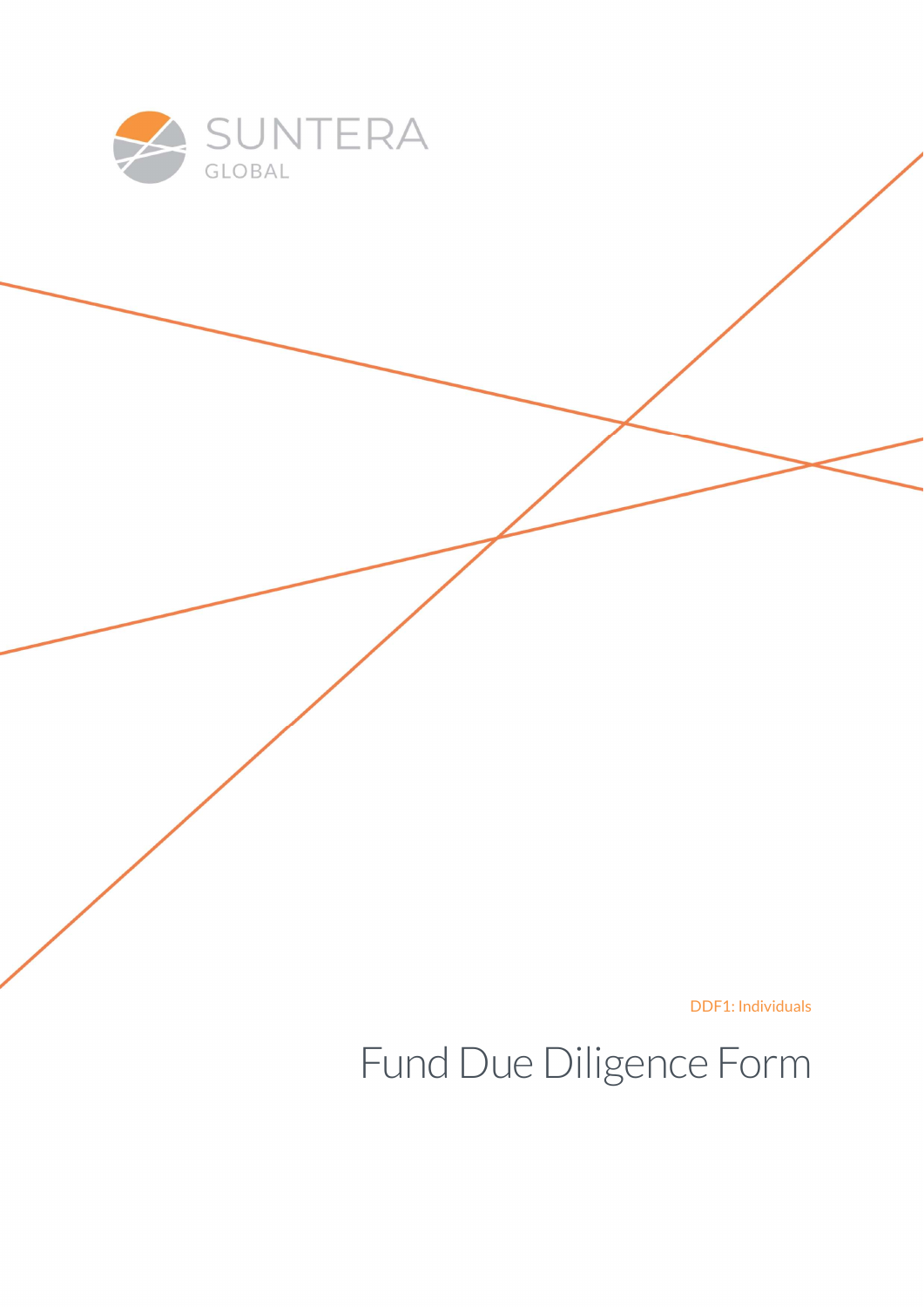Please complete all fields as missing information will cause delays when processing your application.

# 1. APPLICANT'S DETAILS

If there are more than the allocated number of applicants, then please submit a separate sheet.

| <b>Details</b>                                                                                                                                      | <b>First Applicant</b> | Second Applicant (if applicable)                                                                                 |  |  |
|-----------------------------------------------------------------------------------------------------------------------------------------------------|------------------------|------------------------------------------------------------------------------------------------------------------|--|--|
| Title                                                                                                                                               |                        |                                                                                                                  |  |  |
| Surname                                                                                                                                             |                        |                                                                                                                  |  |  |
| Forename(s)                                                                                                                                         |                        |                                                                                                                  |  |  |
| Other/former names(s)                                                                                                                               |                        |                                                                                                                  |  |  |
|                                                                                                                                                     |                        | For this section you must give a permanent residential address. 'Care Of' & PO Box addresses are not acceptable. |  |  |
| Address                                                                                                                                             |                        |                                                                                                                  |  |  |
|                                                                                                                                                     |                        |                                                                                                                  |  |  |
| Postcode                                                                                                                                            |                        |                                                                                                                  |  |  |
| Contact number                                                                                                                                      | H/W/M                  | H/W/M                                                                                                            |  |  |
| Email address                                                                                                                                       |                        |                                                                                                                  |  |  |
| Date of birth                                                                                                                                       |                        |                                                                                                                  |  |  |
| Place of birth                                                                                                                                      |                        |                                                                                                                  |  |  |
| Nationality                                                                                                                                         |                        |                                                                                                                  |  |  |
| Passport no.                                                                                                                                        |                        |                                                                                                                  |  |  |
| You must complete the details below with your current occupation - if you have retired then please indicate this<br>along with previous occupation. |                        |                                                                                                                  |  |  |
| Occupation                                                                                                                                          |                        |                                                                                                                  |  |  |
| Employer                                                                                                                                            |                        |                                                                                                                  |  |  |
| Address                                                                                                                                             |                        |                                                                                                                  |  |  |
| Postcode                                                                                                                                            |                        |                                                                                                                  |  |  |

#### 2. TAX DECLARATIONS (US)

Please tick either (a) or (b) or (c) and complete as appropriate.

| Option |                      | Description                                                                                                                                                                                                             | First<br>Applicant | Second<br>Applicant |
|--------|----------------------|-------------------------------------------------------------------------------------------------------------------------------------------------------------------------------------------------------------------------|--------------------|---------------------|
| A      | follows:             | can confirm that I am a US Citizen and/or resident in the US for tax<br>purposes (green card holder or resident under the substantial presence<br>test) and my US federal taxpayer identification number (US TIN) is as |                    |                     |
|        | First applicant TIN  |                                                                                                                                                                                                                         |                    |                     |
|        | Second applicant TIN |                                                                                                                                                                                                                         |                    |                     |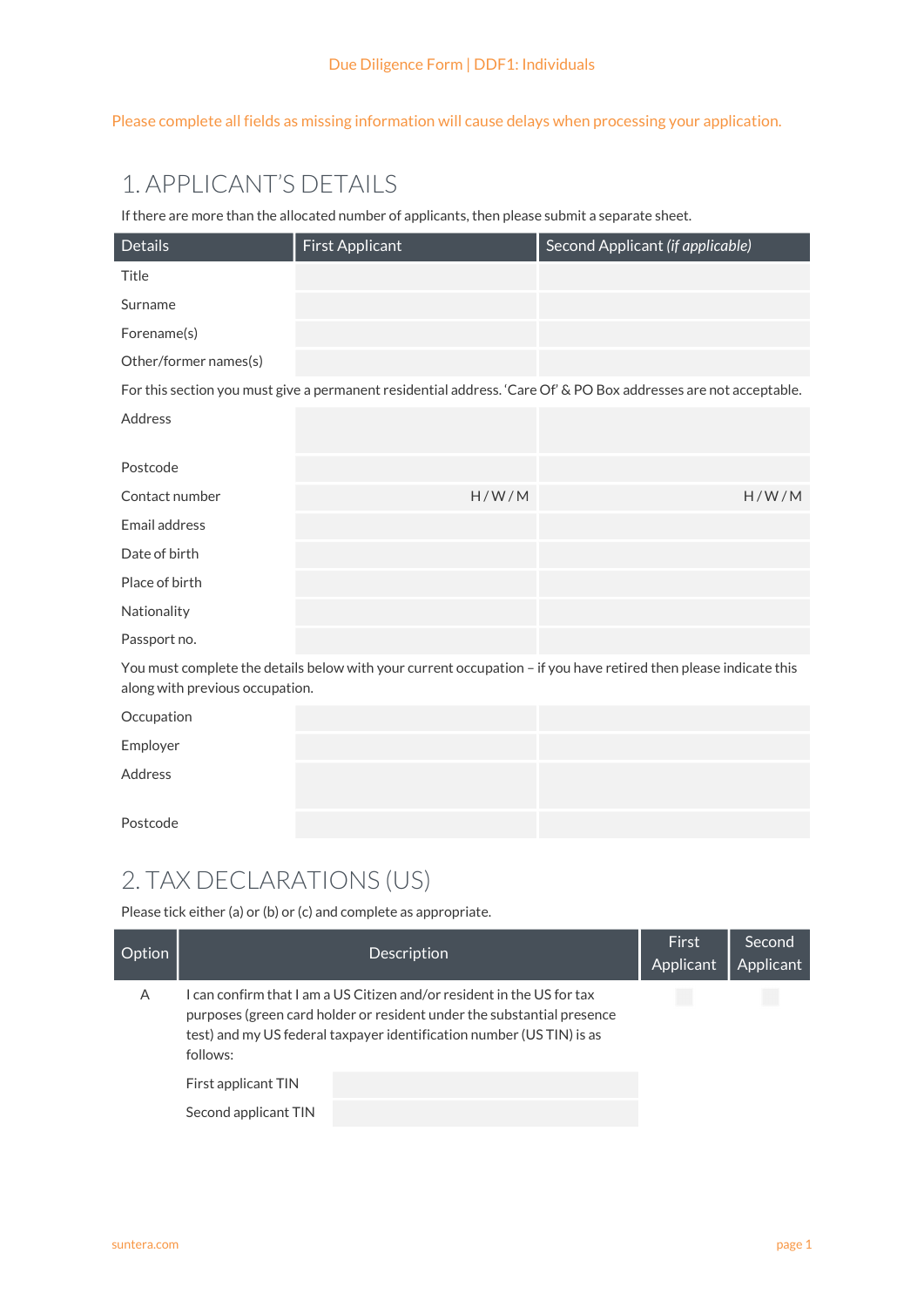- B I confirm that I was born in the US (or a US territory) but am no longer a US citizen as I have voluntarily surrendered my citizenship as evidenced by the attached documents.
- C I confirm that I am not a US citizen or resident in the US for tax purposes.

## 3. TAX DECLARATIONS (NON-US)

I hereby confirm that I am, for tax purposes, resident in the following country/countries and the appropriate tax identification number(s) and/or National Insurance number (for UK purposes) is:

| Applicant (1 or 2) | Country/countries of tax residence | TIN or NI number |
|--------------------|------------------------------------|------------------|
|                    |                                    |                  |
|                    |                                    |                  |
|                    |                                    |                  |
|                    |                                    |                  |

If a Tax Reference Number is not available, please provide a brief explanation/rationale to the reason(s) below:

Further information on the issuance rules for TINs and their format can be found at:

www.oecd.org/tax/automatic-exchange/crs-implementation-and-assistance/tax-identification-numbers/

# 4. CONTACT PREFERENCES

| <b>Details</b>           | Second Applicant (if applicable)<br>First Applicant |       |       |      |       |       |
|--------------------------|-----------------------------------------------------|-------|-------|------|-------|-------|
| Preferred contact method | Mail                                                | Email | Phone | Mail | Email | Phone |
| Correspondence address   |                                                     |       |       |      |       |       |
| Postcode                 |                                                     |       |       |      |       |       |

Applicants may require correspondence sent to an alternative address. 'Care Of' & PO Box addresses are acceptable for this purpose only. If you require correspondence to be sent to your Financial Advisor, then please complete the relevant section of the product application form.

### 5. BANK/BUILDING SOCIETY ACCOUNT DETAILS

Not only will these be used to fulfil our regulatory requirements, but distributions and withdrawals can be made directly to your bank or building society.

| <b>Details</b>    | <b>Responses</b> |                  |  |
|-------------------|------------------|------------------|--|
| Bank/society name |                  |                  |  |
| <b>Branch</b>     |                  |                  |  |
| Account currency  |                  | Branch sort code |  |
| Account name      |                  |                  |  |
| Account no./IBAN  |                  | SWIFT/BIC code   |  |